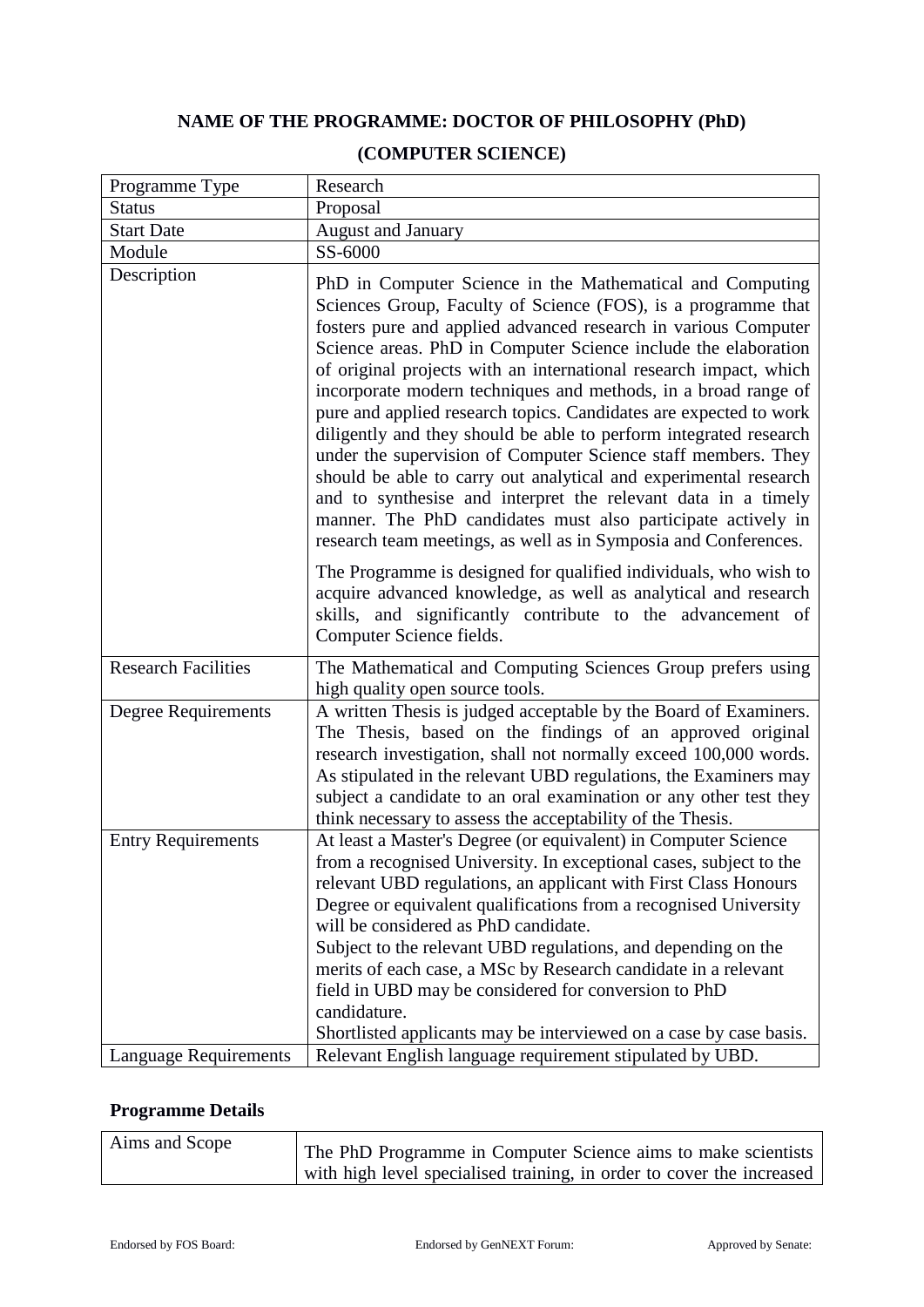|                                     | needs of Industry, Research Institutions and Academia in related<br>aspects.                                                                                                                                                                                                                                                                                                                                                                                                                                                                                                                                                                                                                                                                                                                                                                                                                                                                                                                                                                                                                                                                                                                                                                                                                                                                                                         |  |  |
|-------------------------------------|--------------------------------------------------------------------------------------------------------------------------------------------------------------------------------------------------------------------------------------------------------------------------------------------------------------------------------------------------------------------------------------------------------------------------------------------------------------------------------------------------------------------------------------------------------------------------------------------------------------------------------------------------------------------------------------------------------------------------------------------------------------------------------------------------------------------------------------------------------------------------------------------------------------------------------------------------------------------------------------------------------------------------------------------------------------------------------------------------------------------------------------------------------------------------------------------------------------------------------------------------------------------------------------------------------------------------------------------------------------------------------------|--|--|
|                                     | The scope of the Programme is to educate students to become<br>independent researchers, as well as to train them to develop<br>advanced scientific skills and analytical capabilities. The candidates<br>are also expected to become capable to design scientific projects, to<br>develop independent critical thinking and ability for proper<br>scientific interpretations.                                                                                                                                                                                                                                                                                                                                                                                                                                                                                                                                                                                                                                                                                                                                                                                                                                                                                                                                                                                                        |  |  |
| Structure                           | Students conduct an approved, original research project, with the<br>supervision of one or more staff members. Upon completion of their<br>research, they submit a Thesis, which normally does not exceed<br>100,000 words.                                                                                                                                                                                                                                                                                                                                                                                                                                                                                                                                                                                                                                                                                                                                                                                                                                                                                                                                                                                                                                                                                                                                                          |  |  |
| Language                            | The Thesis will be written in English                                                                                                                                                                                                                                                                                                                                                                                                                                                                                                                                                                                                                                                                                                                                                                                                                                                                                                                                                                                                                                                                                                                                                                                                                                                                                                                                                |  |  |
| <b>Duration of Programme</b>        | Part-Time: minimum 48 months,<br>Full-Time: minimum 36 months,<br>maximum 60 months<br>maximum 84 months                                                                                                                                                                                                                                                                                                                                                                                                                                                                                                                                                                                                                                                                                                                                                                                                                                                                                                                                                                                                                                                                                                                                                                                                                                                                             |  |  |
| Areas of<br>Research/Specialisation | <b>Intelligent Healthcare Systems</b><br>٠<br>Wireless Sensor Integration and Fusion<br>٠<br>Motion Capture and Reconstruction<br>$\bullet$<br>Brain Machine Interface<br>$\bullet$<br>Virtual Interfacing Technologies<br>Intelligent eLearning and web-based applications<br>Biologically-inspired Robotics: Swarm robotics, Collective<br>$\bullet$<br>Decision Making, Animal vs. Animal<br>Human-Robot Interaction: Human Safety in Human-Robot<br>$\bullet$<br>Cooperation, Human-Robot Swarm Interaction<br>Large-Scale Autonomous Systems: Modeling and Control of<br>٠<br>Dynamical Systems including Manipulators, Mobile Robots,<br><b>Underwater and Aerial Robots</b><br>Modern Artificial Intelligence: Modular Robotics,<br>٠<br>Reconfigurable Building Blocks, Modular Sensor Networks,<br><b>Tangible Games</b><br>Problem Based Learning: ICT-based PBL and Multicultural<br><b>PBL</b><br>Compilers<br>٠<br>Cryptography and computer security<br>Open source implementations<br>Graphics and visualisation<br>$\bullet$<br>Database design and implementation<br>٠<br>Server security<br>٠<br>High performance computing<br>$\bullet$<br>Mobile programming<br>Data mining: Cluster analysis, fuzzy clustering, biomedical<br>or clinical informatics<br>Artificial intelligence: Applying heuristics in data mining<br>Personal robots<br>Ambient intelligence |  |  |
|                                     | More areas will be provided upon arrival of new staff                                                                                                                                                                                                                                                                                                                                                                                                                                                                                                                                                                                                                                                                                                                                                                                                                                                                                                                                                                                                                                                                                                                                                                                                                                                                                                                                |  |  |
| Attendance Type                     | Full-Time/Part-Time                                                                                                                                                                                                                                                                                                                                                                                                                                                                                                                                                                                                                                                                                                                                                                                                                                                                                                                                                                                                                                                                                                                                                                                                                                                                                                                                                                  |  |  |